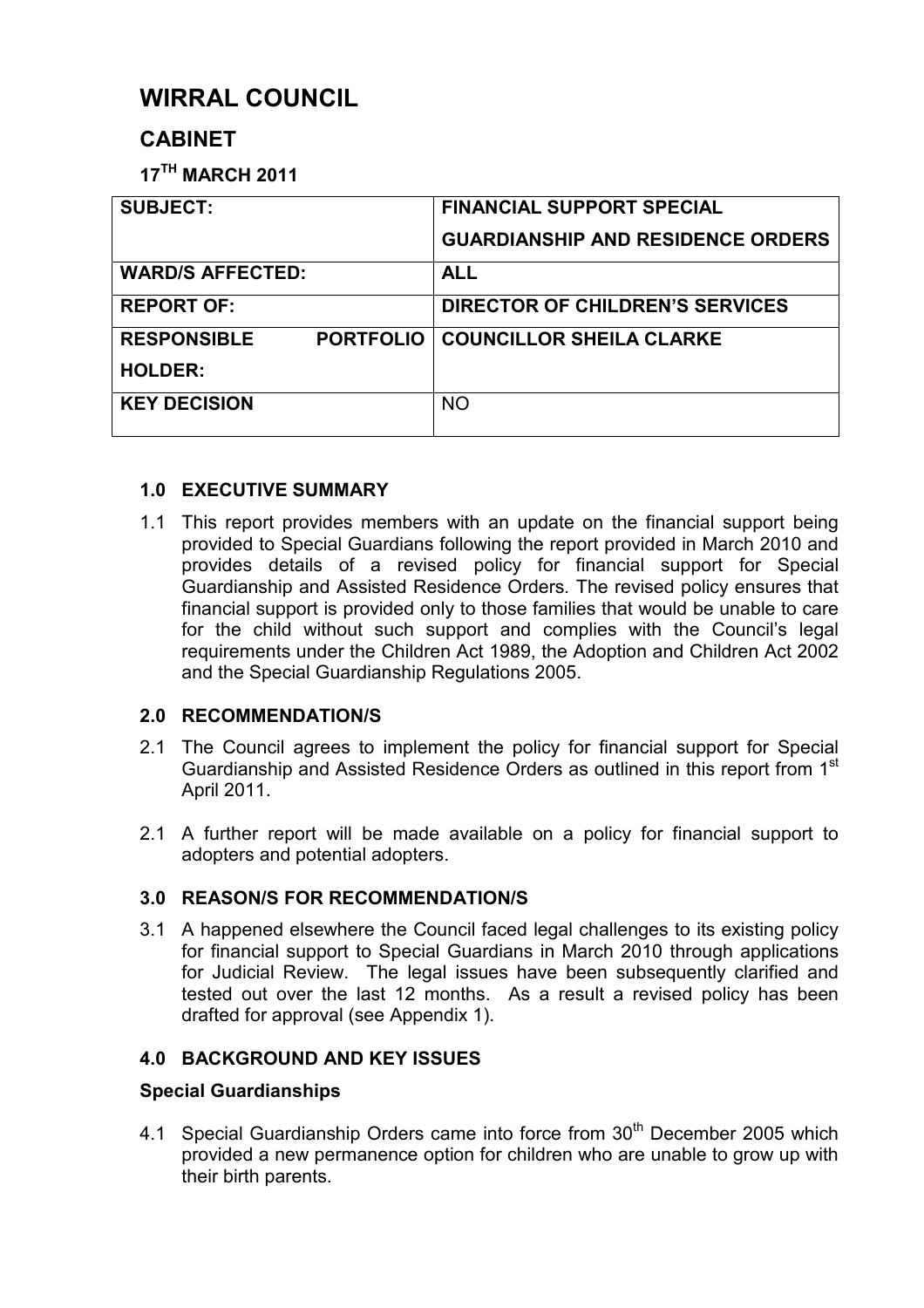- 4.2 A Special Guardianship Order gives the Special Guardian legal parental responsibility for the child which is expected to last until the child is 18. But unlike Adoption Orders, these Orders, do not remove parental responsibility although their ability to exercise it is extremely limited.
- 4.3 The local authority has the responsibility for investigating and preparing a report to court about the suitability of applicants to be special guardians. In addition the local authority has responsibility for making arrangements for the provision of support services, including financial support, to meet the needs of people affected by special guardianship.
- 4.4 Initially most applicants for special guardians have been family and friends foster carers for children who were in the care of the local authority, called 'public law applicants'. The granting of a Special Guardianship Order in these cases means the child is no longer the responsibility of the local authority and the Special Guardian has clear responsibility for day to day decisions about caring for the child or young person. The local authority ensures that financial reasons do not deter foster carers applying for special guardianships by continuing to provide financial support equivalent to the fostering allowance but deducting an amount equivalent to less child benefit. The child benefit is deducted as Special Guardians were previously unable to claim child benefit and child tax credit as foster carers but are able to claim these benefits once the Special Guardianship Order is awarded.
- 4.5 More recently there have been a larger number of applicants for special guardians where the child is not in the care of the local authority, called 'private law applicants'. There have been a number of challenges locally and regionally to the level of support provided by local authorities in such 'private law applicants'.
- 4.6 A report was provided to Cabinet on  $18<sup>th</sup>$  March 2010 (see Appendix 2) which detailed the legal advice regarding the criteria previously used to decide whether applicants were eligible for financial support and the requirement to carry out a full financial assessment of all applicants for financial support rather than using the means test based on that recommended by the DCSF. The Cabinet resolved that: "*in advance of a policy being agreed, the Director of Children's Services be authorised to agree financial support for Special Guardianship in accordance with the Special Guardianship Regulations (2005) and in line with the advice of the Director of Law, HR and Asset Management".*
- 4.7 Since that time the local authority has not used the means test for calculating the level of financial support to be provided to special guardians and potential special guardians. Instead where it has been determined that financial support is to be considered a full financial assessment of the person's circumstances has been undertaken rather than a formula based calculation. Such a full assessment is more in accordance with Regulation 13 of the Special Guardianship Regulations 2005 and allows for greater flexibility to ensure the particular needs of the individual child can be supported. Further details of the eligibility and assessment process are contained in the draft policy attached in Appendix 1.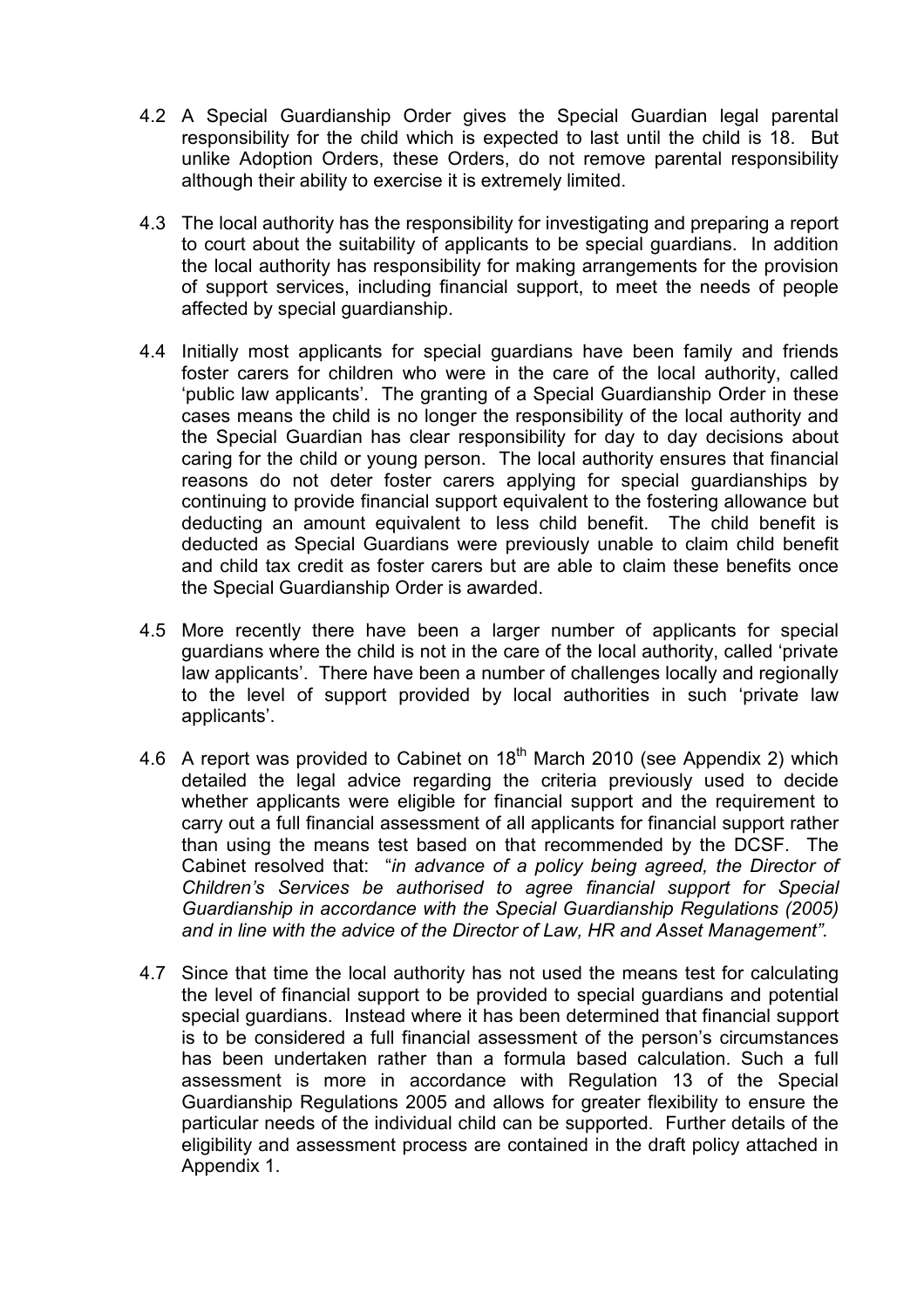- 4.8 The full financial assessment is undertaken by an officer of the council with expertise in financial assessments in conjunction with the allocated social worker according to Regulation 13 of the Special Guardianship Regulations 2005. The full financial assessment takes into account the person's financial resources, their reasonable outgoings and commitments and the financial needs and resources of the child including any tax credit or benefit which would be available to the potential special guardian if the child lived with them.
- 4.9 All applications for financial support are considered by a Permanency Panel (see appendix 1 for details of the panel) along with the suitability of the carers to be special guardians for the child and any additional support needs. The panel considers the detail of the financial assessment and makes a recommendation on the level of financial support that is required. The support can be as a lump sum for start up costs, a series of one off payments or periodic payments. All decisions for financial support are made by the Head of Branch, Children's Social Care based on the recommendations of the Panel. The applicants have 28 days to appeal any decision which is proposed in the policy that this should be made to the Director of Children's Service.
- 4.10 The amount of financial support awarded is not generally based on the fostering allowance; except for former foster carers where it is determined they should not be at any financial detriment by becoming special guardians. Where the special guardian was receiving fostering allowance for the child, as an approved foster carer, immediately prior to the Order they continue to receive the skills fee (element of remuneration) paid for that child prior to the order for 2 years following the order. The skills fee will generally cease after 2 years unless there are exceptional reasons for this to continue.
- 4.11 Following the introduction of the full financial assessment rather than the previous use of the means test the previous challenges through Judicial Review have been withdrawn and applicants for Special Guardians have been generally happy with the outcome of the financial assessment.
- 4.12 Any financial support that is provided as periodic payments must be subject to an annual review. In the past this would have been done using the means test following the special guardians providing full information of their financial circumstances. It is proposed that in the future that a full financial assessment will only be undertaken when there are any significant changes in the circumstances of the family and/or child. The annual review will require the special guardians to confirm their eligibility for financial support, a summary of their financial circumstances, and any significant changes since the last review. There will be no assumption of an annual increase in line with inflation except for those whose financial support based on the fostering allowance when these will be increased each year in accordance with any increase in the fostering allowance.
- 4.13 The majority of existing special guardians that were former foster carers are receiving financial support based on the fostering allowance with holidays, Christmas, a Birthday payments consolidated into the weekly allowance, called special guardianship allowance. They will have agreed with the local authority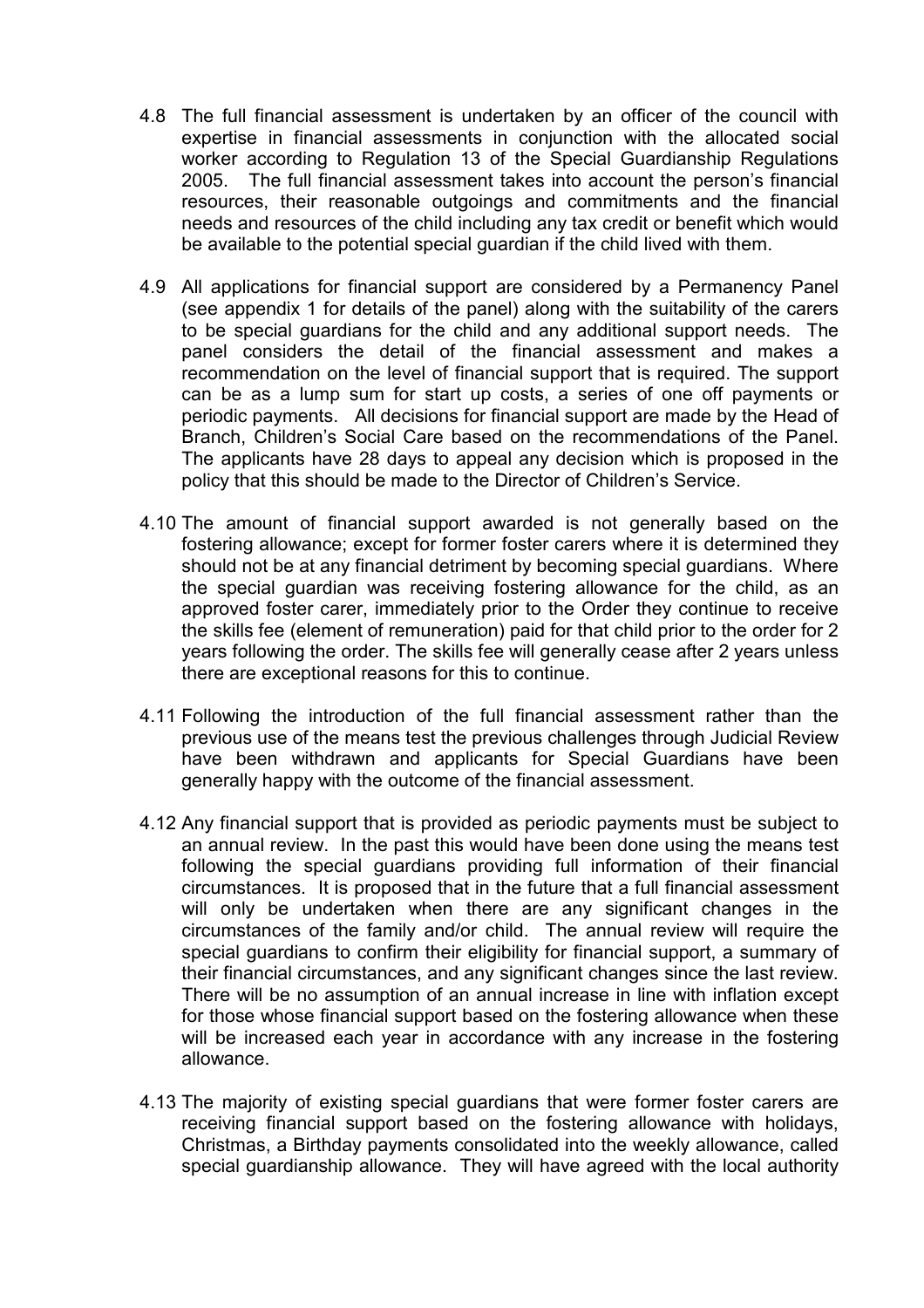to apply for special guardianships on the basis that the full special guardianship allowance would be paid for 2 years and would then be subject to a means test. It is proposed that all existing special guardians should be subject to the annual review as detailed above.

#### **Residence Orders**

- 4.14 A Residence Order confers parental responsibility to the person with the Residence Order which will be held jointly with the birth parents. On the making of a Residence Order any care order will be discharged and the child will no longer be in the care of the local authority. Local authorities may make contributions to a person with Residence Order towards the cost of the accommodation and maintenance of the child, according to Schedule 1, para 15 of Children Act 1989. Since the introduction of Special Guardianship Orders the courts have promoted Special Guardianships in preference to Residence Orders where family and friends are applying to permanently care for a child. However there are still circumstances where Residence Orders are more appropriate, for example if the birth parents may resume care of the child at some point in the future. There may be situations where the local authority would wish to provide some financial support to the carers with a Residence Order to ensure they are able to provide for the child's needs and the method for assessment and eligibility needs to be consistent with the policy for Special Guardianship. It is therefore proposed that the policy for Assisted Residence Orders is changed in accordance with this policy and a full financial assessment undertaken. (see appendix 1)
- 4.15 Prior to the introduction of Special Guardianships in 2006, the local authority encouraged family and friend foster carers to apply for Assisted Residence Orders (see cabinet report  $21^{st}$  April 2004). For a period from 2004 to 2008, with the implementation of the previous financial support policy, all former foster carers applying for assisted residence orders would have received an Assisted Residence Order allowance until the child reached 16 years of age, or until they are 18 if they are in full time education. Following the implementation of the previous financial support policy in 2008 any new applicants for residence orders would have been assessed for financial support on the basis of the DCSF means test. It is proposed that any existing arrangements continue and the annual review process will be as detailed above for special guardianships.

#### **Adoption support**

4.16 The local authority also has responsibility for providing financial support for adopters and prospective adopters. The assessment for support for adoption is currently undertaken using the DCSF recommended means test and in accordance with the Cabinet decision of June 2008. Whilst it would be appropriate to have a policy in place that is consistent with that for special guardianship and assisted residence orders the circumstances around adoption have a number of differences. For example all the children will have been previously looked after and may have particular needs associated with their history, the potential adopters are not mainly relative carers (grandparents), and the children are not known to them prior to introductions and when the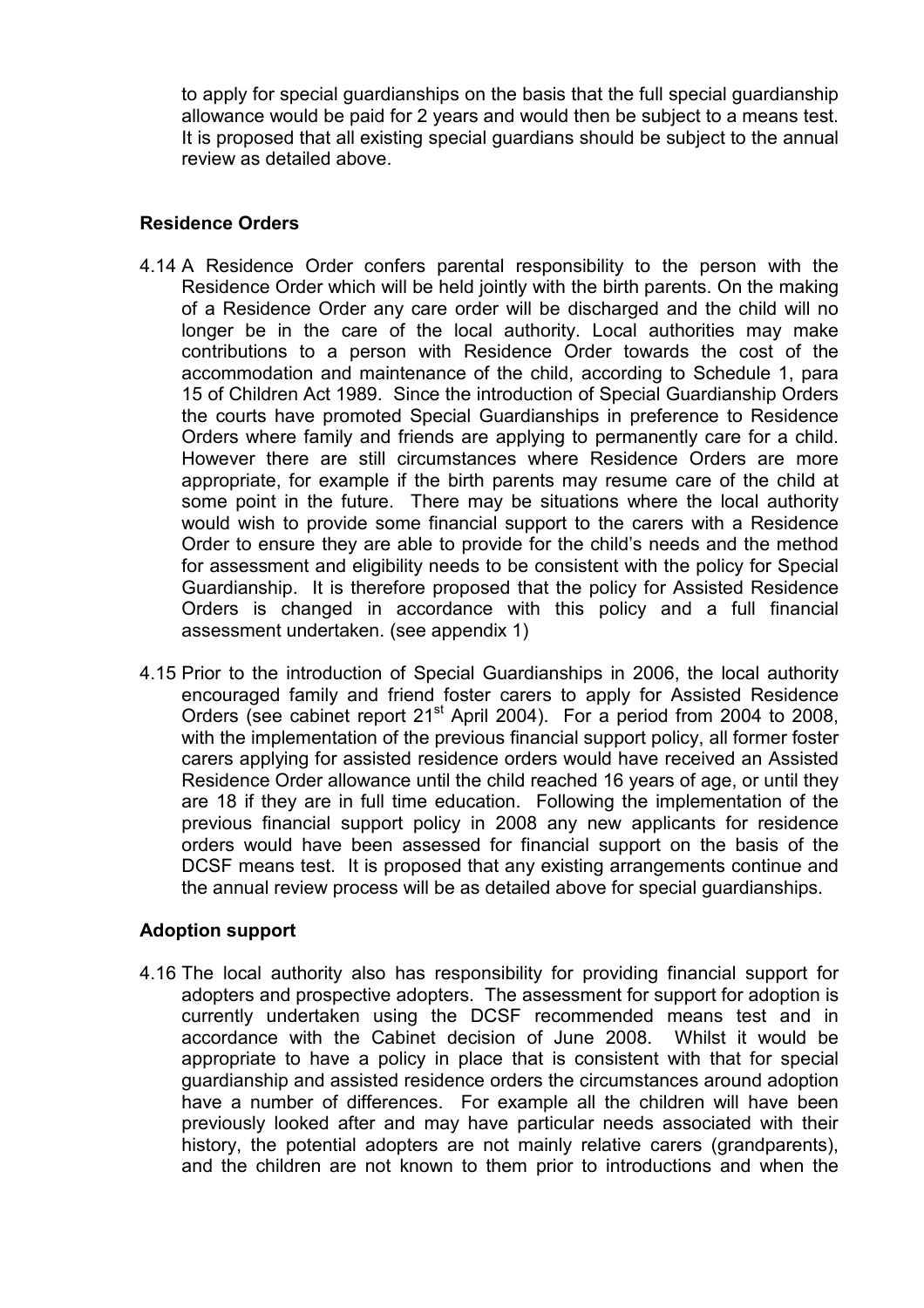initial financial assessment is undertaken it will be difficult to assess the financial needs of the adopted child. It is therefore proposed that a report is provided in the future when further consultation has taken place with relevant staff and adopters to enable an appropriate policy to be written that meets the needs of adopters and their families.

#### **5.0 RELEVANT RISKS**

- 5.1 Any change in the policy for financial support creates a risk that friends and family may be more reluctant to become special guardians for children that are unable to have a permanent home with birth parents and thus increase the number of children in the care of the local authority. This will be addressed through briefing the new policy to staff, foster carers and grandparent groups to explain how the policy will affect them.
- 5.2 There will continue to be risks of legal challenge from potential special guardians to the decision on the financial support. However the local authority has obtained its own legal advice which considers the new policy to be more flexible and less liable to legal challenge.

#### **6.0 OTHER OPTIONS CONSIDERED**

6.1 The local authority could continue to use the DCSF model means test for all special guardianship applicants. However this would result in considerable additional cost to the local authority as most carers applying for special guardians would be eligible to receive the equivalent of the full fostering allowance less child benefit.

#### **7.0 CONSULTATION**

7.1 The consultation has been limited to the relevant staff associated with the implementation of post special guardianship support. However the new policy has been in operation since March 2010 and there has been generally positive feedback from applicants for financial support. The Council Legal Services have also been consulted about this revised policy.

## **8.0 IMPLICATIONS FOR VOLUNTARY, COMMUNITY AND FAITH GROUPS**

8.1 A clearer, consistent policy for financial support will assist those organisations providing advice and information to potential carers such as grandparent groups.

#### **9.0 RESOURCE IMPLICATIONS: FINANCIAL; IT; STAFFING; AND ASSETS**

9.1 This change in policy means that the eligibility for financial support is tighter; it is based on individual need and is not based on a formula based means test. Previously most special guardians and those the local authority were supporting in residence orders would receive the full allowance based on the fostering allowance. According to this policy both the number receiving any ongoing payments will be reduced and the amount of the periodic payments will be reduced.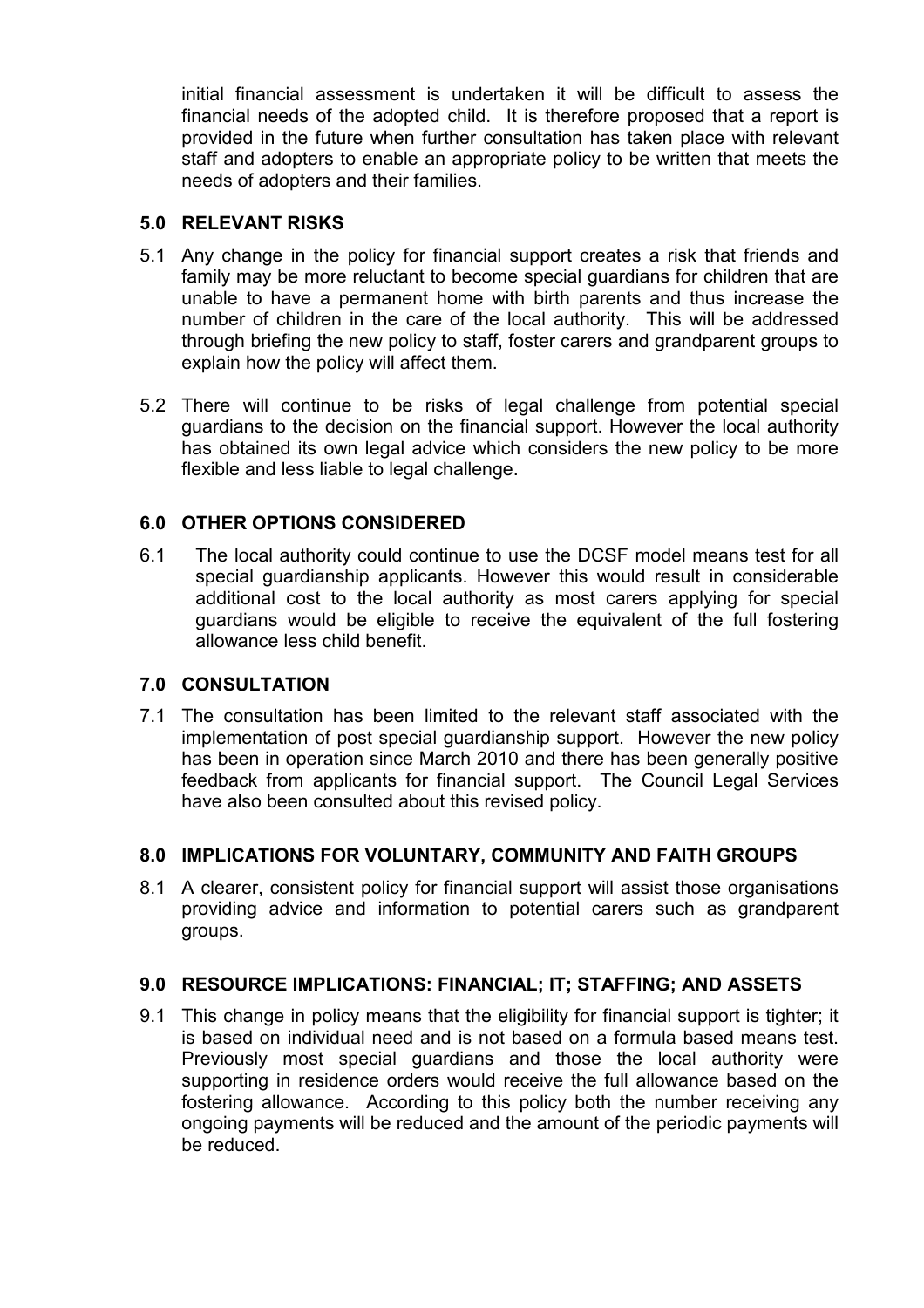9.2 A clearer and consistently implemented financial support policy will assist in encouraging carers to become special guardians and hence reducing the number of children in care. This will reduce the staff time in carrying out statutory visits and reduce the costs of paying the fostering allowance to foster carers.

### **10.0 LEGAL IMPLICATIONS**

10.1 This policy ensures that local authority is compliant with the requirements of the Special Guardianship regulations (2005) in relation to the circumstances in which financial support may be paid (Regulation 6), the amount that can be paid (Regulation 13) and the remuneration payable to former foster carers (Regulation 7).

#### **11.0 EQUALITIES IMPLICATIONS**

- 11.1 The revised policy provides increased flexibility so that the individual needs of families can be resourced. Monitoring through the Permanency Panel will ensure that any financial support is provided fairly.
- 11.2 Equality Impact Assessment (EIA)
	- (a) Is an EIA required?<br>
	(b) If 'yes', has one been completed? Yes (21<sup>st</sup> February 2011)
	- (b) If 'yes', has one been completed?

### **12.0 CARBON REDUCTION IMPLICATIONS**

12.1 There are no carbon reduction implications in relation to this report.

### **13.0 PLANNING AND COMMUNITY SAFETY IMPLICATIONS**

- 13.1 Supporting carers to become Special Guardians and providing a stable permanent home for children and young people that are not able to stay with their birth parents will make it more likely that the young people concerned will become good citizens.
- 13.2 There are no planning implications.

## **REPORT AUTHOR: (Ann Bannister)**

(Planning Officer) telephone: (0151 666 4326) email: annbannister@wirral.gov.uk

#### **APPENDICES**

- Appendix 1: Policy on financial support for Special Guardianship and Assisted Residence Orders
- Appendix 2: Cabinet report 18<sup>th</sup> March 2010 and decisions.

## **REFERENCE MATERIAL**